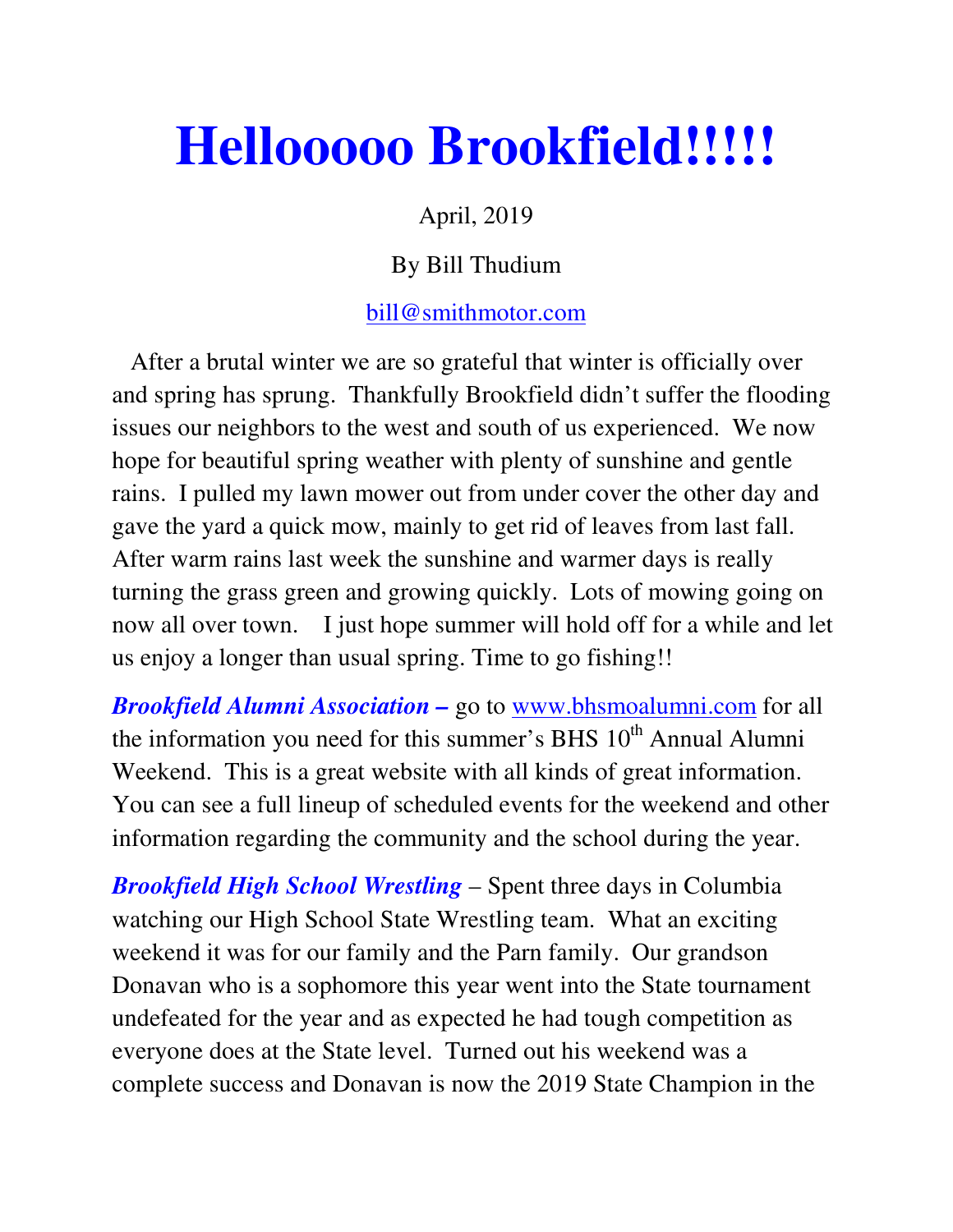126 lb division. Of course Shane and I and the entire family were on pins and needles the entire time. Wrestling is such an individual sport and there is so much pressure on the kids to perform well. We thought last year was tough on us when he finished in  $4<sup>th</sup>$  place as a freshman, but attempting to win it all as an undefeated wrestler was incredibly more difficult to handle. In his case he seemed calm and confident all the way. Donavan is a humble young man and just shakes hands with his opponent and goes straight over to shake the hands of their coaches. He isn't one to pound his chest or point fingers at the crowd and we are very proud of him for his humble attitude and his terrific achievement!

 Brookfield's other shining moment came in the heavyweight division. Senior Brooks Baker pinned his way thru his State competition and won his third State Championship. He finished in second place as a sophomore and then came back to defeat that same kid his Junior year. Brooks is also a fine young man and Brookfield has every reason to be proud of he and Donavan. By the way Brooks signed with Wyoming during the season and will wrestle for them next year! Can't wait to watch him! Brookfield took 6 qualifiers to the State tournament this year. Our team is very young and we are sure to up that number next year. We only qualified 6 kids to State but finished  $9<sup>th</sup>$  as a team out of a total of 49 teams in Class 1. Quite an accomplishment and everyone is looking forward to even better results next year as we return most of the team.

 Marceline had a very good squad this year and ended up with a State Champion of their own at the 113 lb level, Cooper Fisher who is a senior. Congratulations to Cooper and the entire Marceline squad for a good year.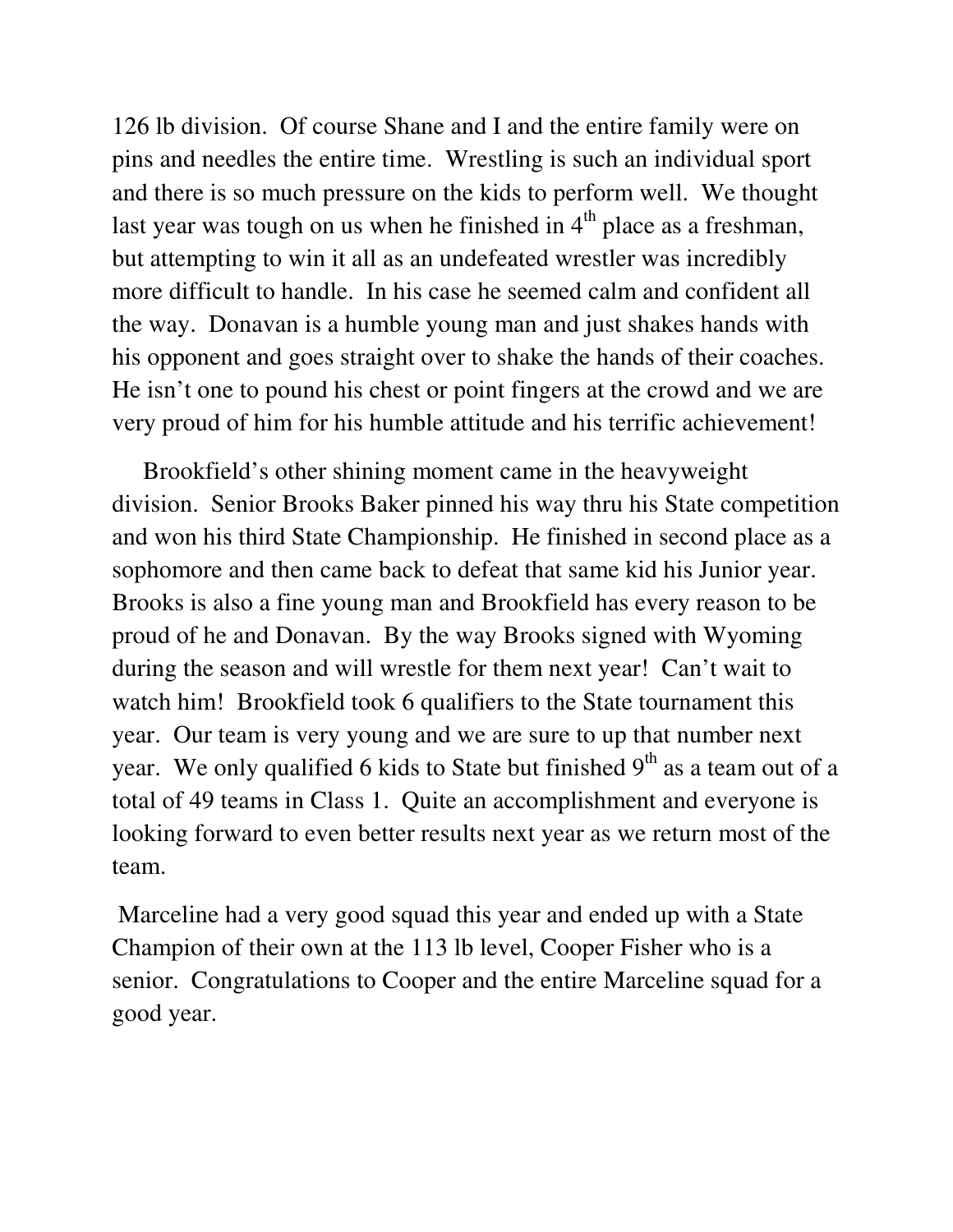*Blue Pride Wrestling Club* – the second weekend in March our family headed to Hy-Vee Arena in Kansas City to watch three of our grandchildren wrestle in the State Championships. Grandsons Devan Parn and Gambal Staddie qualified by taking first places in Regional action and our granddaughter Dylan Parn qualified by winning third place at Regionals. This is her first year wrestling and she has done very well, almost always wrestling boys. BPWC qualified 19 kids for State this year, an exceptional number as this Club continues to get better and better each year. The team didn't finish as strong as expected at State but they certainly represented themselves very well. Only onward and upward for these kids and this terrific program.

 By the way, Blue Pride Head Coach and our son in law Matt Parn received the Brookfield Area Growth Partnership Leadership Award during the recent annual Brookfield Chamber of Commerce Banquet for his work with the young kids and development of the Blue Pride Wrestling Club & Little League Football program.

*Brookfield High School Band –* Our High School Band is to be congratulated. At State Contest this past week our Concert Band received an overall Exemplary 1 Rating, earning that exemplary rating from every Judge. Mr. Welker has done an "exemplary" job preparing his kids and the results show for his efforts. Unfortunately we have just learned that Mr. Welker has been hired at Moberly so an active search is now on for his replacement. Whoever takes over the reins will find a much stronger band program than when Mr. Welker first came here.

*Congratulations to the LCACTC SkillsUSA Chapter* - The Linn County Area Career & Technical Center at BHS has been recognized as a Gold Level SkillsUSA Chapter of Distinction. SkillsUSA Missouri recognized LCACTC representatives on-stage during the Opening Ceremony of a recent State Leadership & Skills Conference.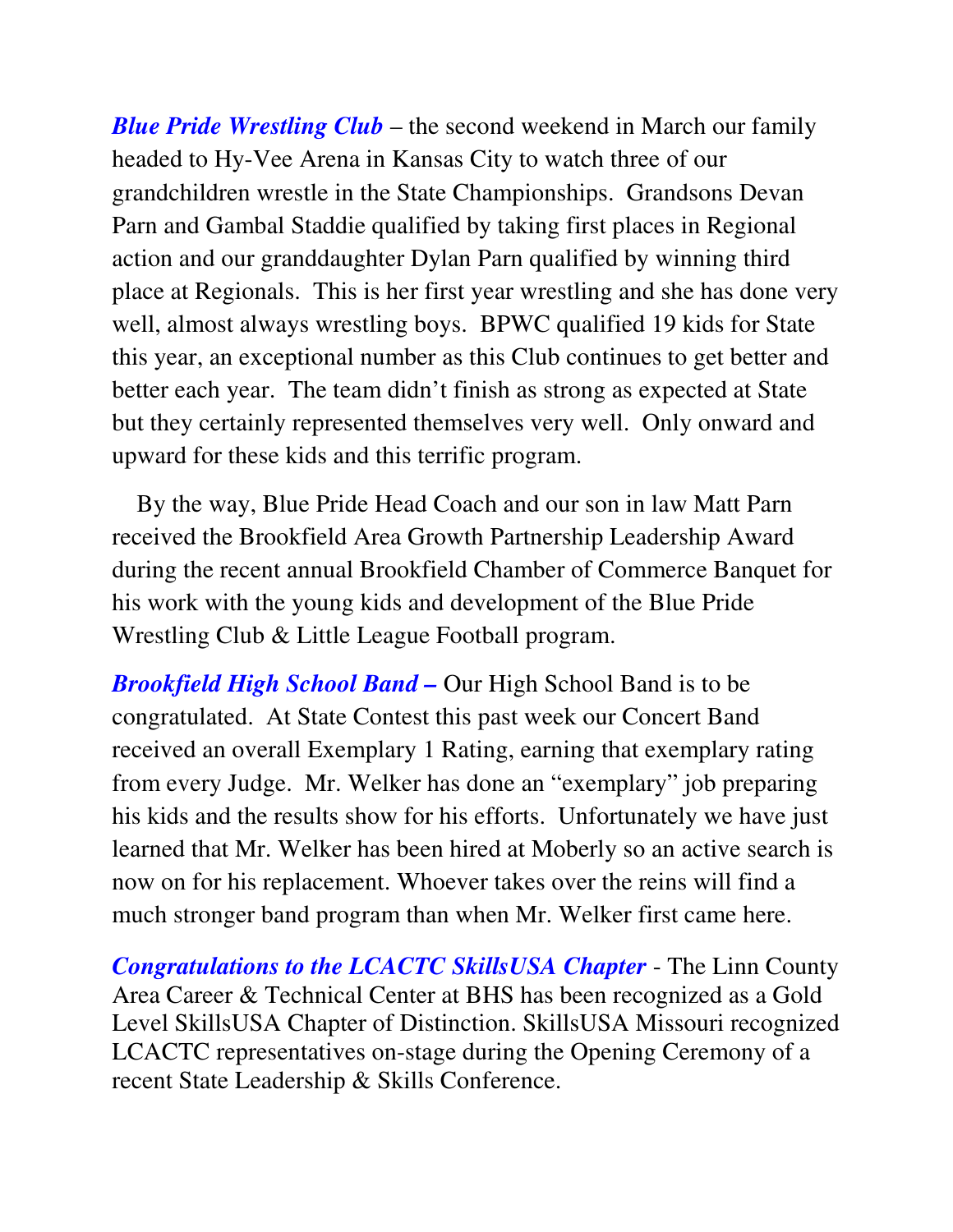The Chapter Excellence Program honors chapter achievement relative to SkillsUSA's framework of developing personal, workplace and technical skills. The framework actualizes SkillsUSA's mission "to empower members to become world-class workers, leaders and responsible American citizens." It also serves as the blueprint for career readiness — the ultimate goal as an organization. By centering on industry demands, the framework builds the foundation for relevant and intentional student learning and employability skill development.

*Mendon Tiger Caravan* - Attention MU Tiger Fans And Friends Mendon Tiger Caravan Will be April 30, 2019 Northwestern High School Mendon, Mo Social Hour 6:00 pm Meal 6:45 Tiger Coaches and Student Athletes will be attendance! To make reservation please call 1660-856-3648 or Cell 1660-412-1995. You may also e-mail me at bill@smithmotor.com or text me at 660-525-

0836. You can pay at the door, we are trying to get an attendance count for the food preparers.

*Grand River Welding Institute* – this school's Owner /President is Eric L Adams. He and a few small investors bought the old Howard's Market less than two years ago to open a professional welding school. His hope at the time was to draw 10 students. No one could have ever expected that that small dream now has 100% of its graduates employed, has had to expand the school's training capabilities and is looking to find ways to train over 200 new applicants. Recently Eric has purchased the Brookfield Inn motel on West Helm Street and is remodeling it into small apartments for his students from out of town. Eric and his welding school is working closely with the Linn County Area Career & Technical Center on the BHS Campus. The Career Center welding instructor is working closely with GRWI and has numerous former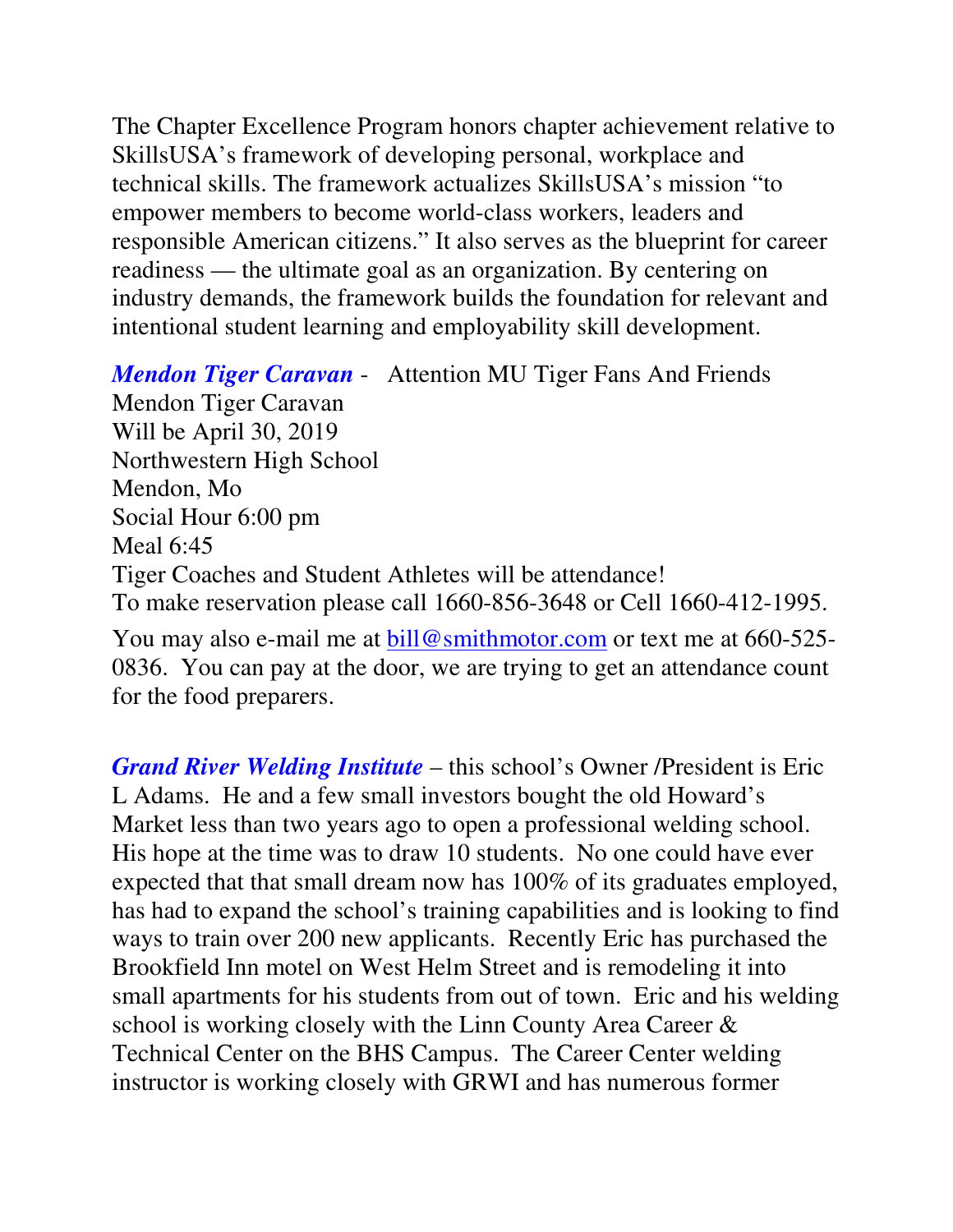students enrolled to further their welding education here in Brookfield. GRWI is a perfect example of the type of local entrepreneurship our Community is always looking for. We will wholeheartedly promote and support this terrific Brookfield venture!

 By the way, Eric Adams was awarded Brookfield Area Growth Partnership Entrepreneur of the Year during the recent Annual Chamber of Commerce Banquet, and was also given the "Reconnecting Brookfield" award for purchasing the old Howards Market Building and turning it into his Welding School. Also for repurposing the old motel for his students to live in.

*Memories* - Saw a Facebook post recently showing an apartment house with two adjoining doors that used the same staircase to get to the sidewalk. It had snowed and half of the steps had been cleaned and the other half hadn't been touched. The post said don't be the one who only cleaned your half! I sure agree with that. Goodness, we need to be better neighbors and more civil with each other these days.

 I was reminded of my Grandma Ella Newman, my dad's mother. She lived in a house that had been divided to create two apartments. The only issue was that they had to share a bathroom. In this case the other apartment resident was also an older widow lady. She and my grandmother did not get along all that well anyway and in particular not very well at all with the bathroom arrangement. There was always an issue over cleanup and use of the toilet paper. Each had their own way of pinching/folding the TP so they would know if it had been used by the other party. I never actually heard any of their arguments first hand but I often heard my Grandmother complaining under her breath and know the grumbling was frequent and often required my Mom and Dad to come over and smooth things over. To be fair the problem wasn't a matter of selfishness on the part of either lady, but rather a matter of money. These were the days of government commodities and both ladies were signed up for them because of their meager incomes.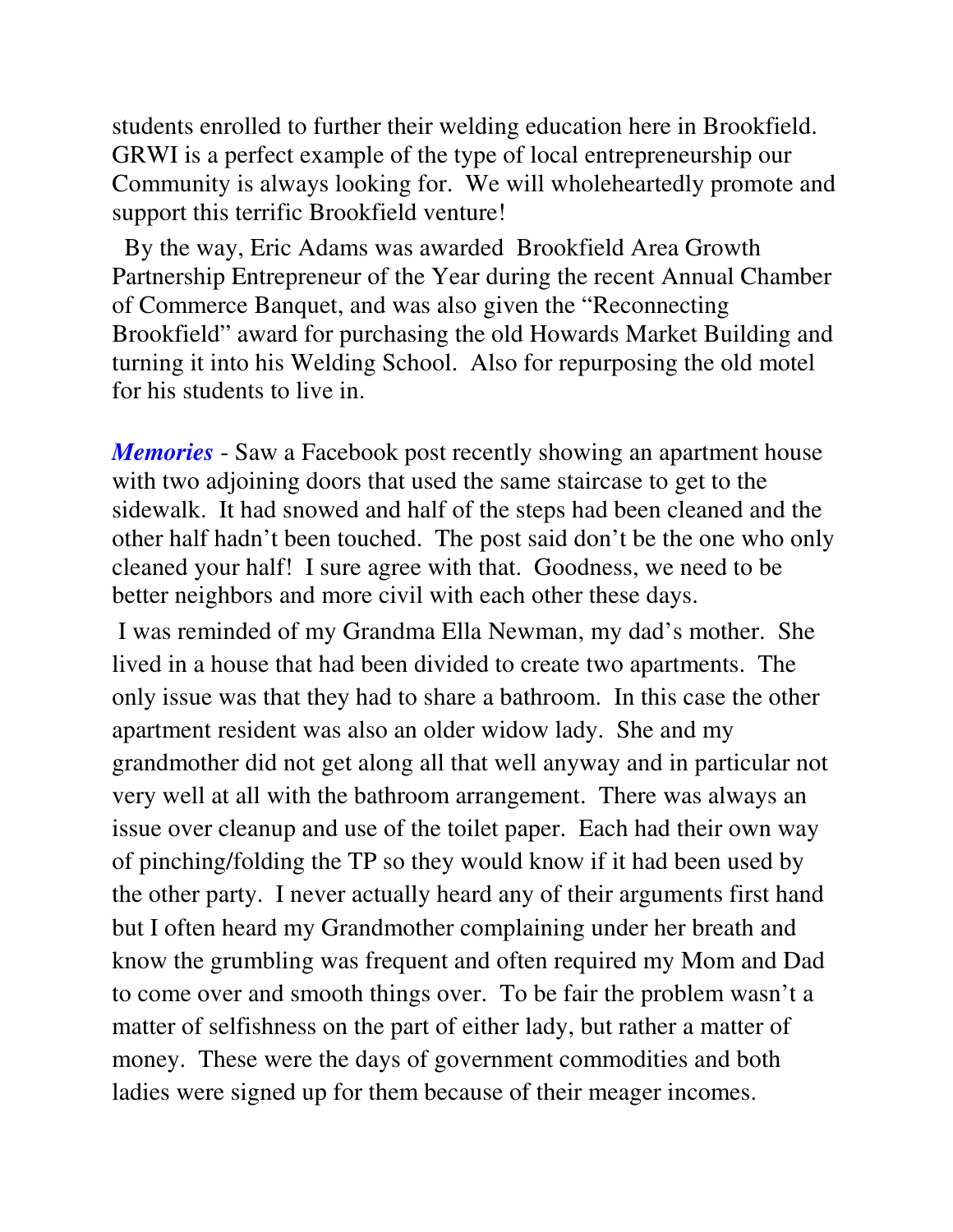Toilet paper was cheap but for them it wasn't cheap at all, really more of a luxury. I never really how much but did know my folks helped Grandma Newman out on regular basis. Mrs. Ruby Bevier next door also had family who visited often and I figure they helped her out as well. Funny thing is that we ate dinner with Grandma Newman nearly every Saturday. She was a marvel with the commodities and a whiz at making delicious food using dandelions, rhubarb and anything else growing in her yard. She raised her own tub of fishing worms in the basement and my folks took her (and me quite often) fishing two and three times a week. She also had a friend, Lula Dent, who liked to fish and had a vehicle to take her fishing as well. We ate delicious bullheads and bluegills nearly every Saturday for lunch. Grandma had terrible arthritis issues which crippled her hands but she still was able to cook those terrific meals and do some amazing quilting. She learned how to quilt plastic bread sacks and made some incredible entryway rugs using them. All from a lady who grew up poor and learned how to live off of the land with what she had available. Not many folks like that left these days it seems. I was fortunate to have known and loved my Grandma Newman!

*Another memory* – When my folks built our A-frame out of the Brookfield Country Club they, or rather my Mom, chose shag carpet for our floor covering. It was a tall shag and we actually had a plastic rake we used after vacuuming to keep it from packing down. Makes me smile to think about it!  $\odot$ 

*More to My Liking* – Recently I decided to watch a movie rather than listen to the political dribble that has become national award shows the past several years, in this case the Oscar Awards. To my delight I came across "It's a Mad, Mad, Mad, Mad World" as I was scrolling thru the myriad of channels we have available. The movie is absolutely full of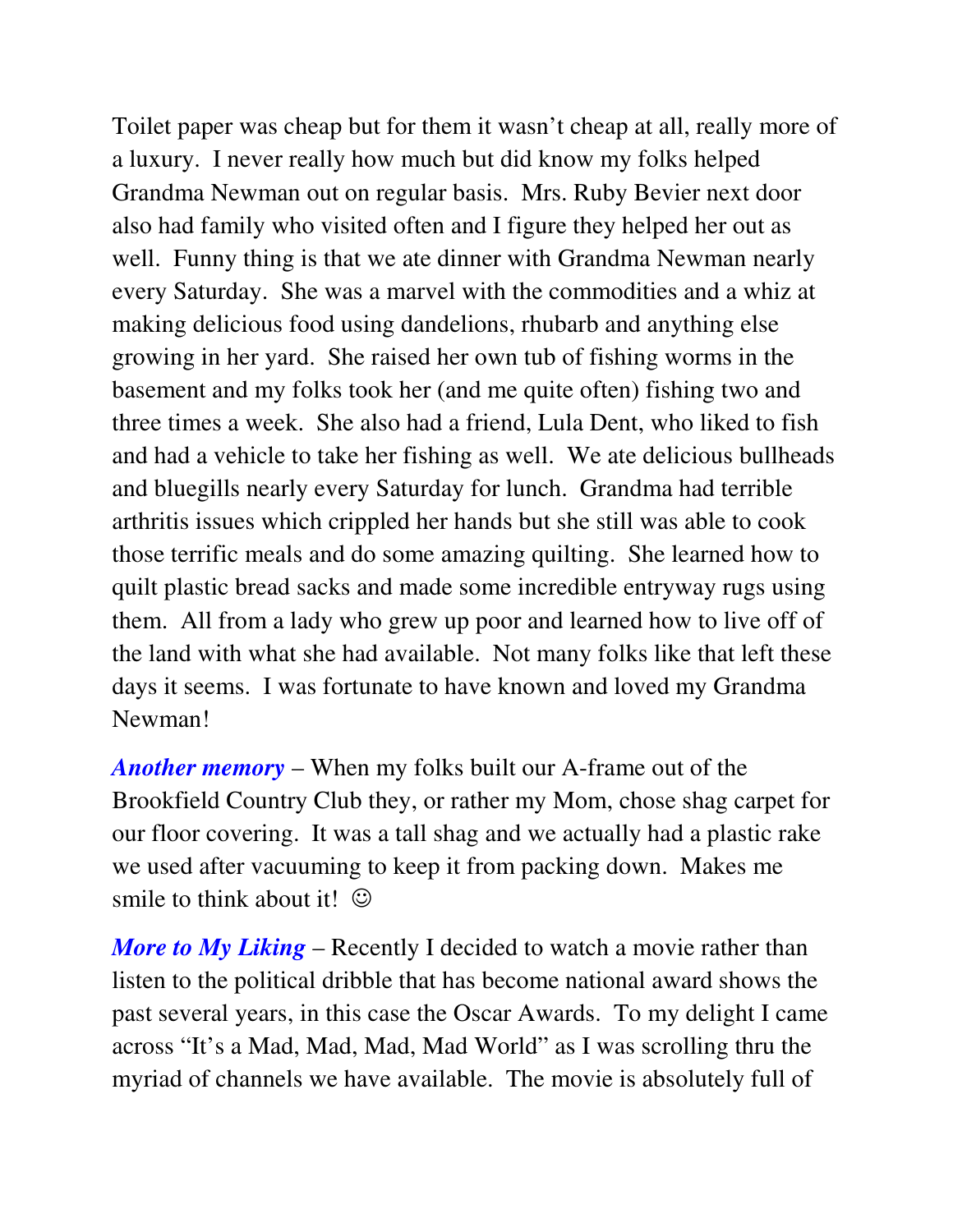movies stars and comedians from the 60's era, without a doubt one of the funniest movies ever made! I believe the promo said this movie came out in 1963!! As I watched and laughed my fool head off I began to wonder if our grandchildren would enjoy a movie like this. Of course they wouldn't know any of the stars because nearly all, if not all of them are dead. I did however record it and plan to experiment with our grandchildren the next chance I get. This movie is very long compared to most but I watched every enjoyable second of it. Not sure my grandchildren will be willing to sit that long without pulling out their phones!

 Best of all I didn't have to listen to the dreadful Oscar Awards again this year. When I was a kid the awards shows were big events for gathering and enjoying as a family. Now Shane and I don't even turn them on, and we know plenty of others who share our views about it. A lot of America is really worn out with our entertainers deciding they are political pundits rather than just the exceptional actors, comedians and musicians we all so enjoy for their talents. I don't have any interest in what their political or social views are.

*Birthdays* – April 15, Ashley Burkholder, Rick German, Lisa Hofstetter, Garrett Mauze, Walter Anthony, April  $16<sup>th</sup>$ , Jim Burris, Irene Jerome, Linda Templeman, Stanley Spidle, Mike Teter, Rebecca Burr, Rittany Allen, Terry Haley, Kenneth Nelson, April  $17<sup>th</sup>$ , Elliott Draven Collier, Lissa Morgan, Grace Ratliff, Deva Jones, Doris Payne, Lyndon Lentz, Ryan Leis, April 18<sup>th</sup>, Kelly Techau, Verna Austin, Chris O'Dell, Dixie Bayte, Karen Eubanks, Earl Steen, Ryan Reeter, April 19<sup>th</sup>, Joyce Clapham, Julie Ransom, Kevin Bivens, Marjorie McNown, Candice Reed, April 20<sup>th</sup>, E.J. Cook, Ed Greenway, Melinda Hunt Renshaw, Archer Reigelsberger, Veda Johson, Hilary Kramer, April 21<sup>st</sup>, Nelda Nickerson, Jenifer Speichinger, Harland Sprouse, Suzanne Enyeart,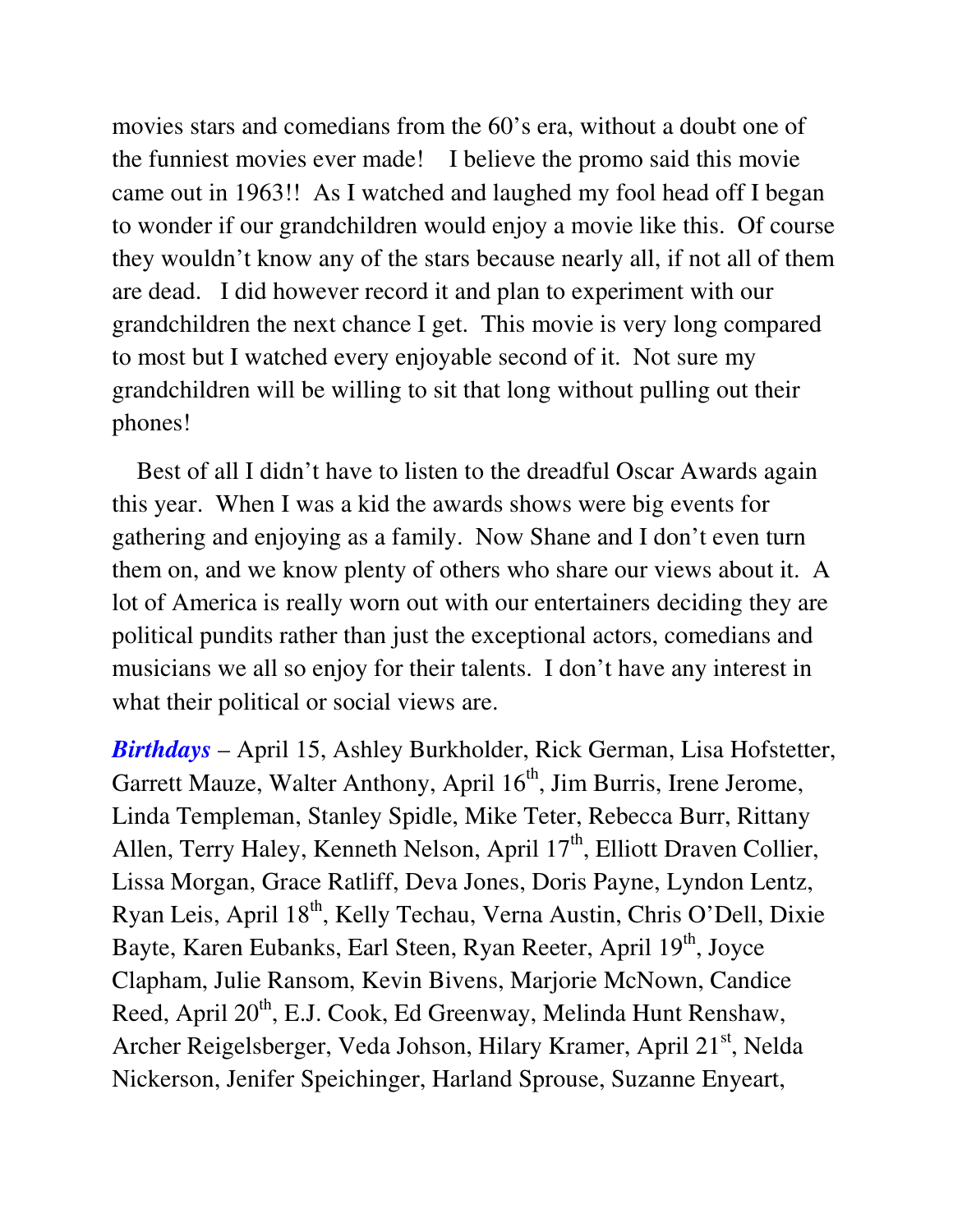Braden Johnson, Nevada Woody, Olivia Guilford, Austin Harrison, Josh Holtz, April 22<sup>nd</sup>, Wanda Buckallew, Ashley Cowan, Connie King, Chris Sparks, Andy St. Clair, Barbara Buckallew, Patrick Buckallew, Sharon Garton, Jeanne Lentz, Collyn Hayes, April 23<sup>rd</sup>, Brooke Harrington, Charlie Routledge, Ann Zumbrunnen, Lila Long, Hunter Epperson, Ron Reeter, Susan Huffman, April 24<sup>th</sup>, Joel Dixon, Steve Puckett, Rhonda Roberts, Kevin Knowles, Floyd Cleveland, Ryan Butterfield, April 25<sup>th</sup>, Cole Daugherity, Thera Freeman, Ellen Lee Coram, Mark Saccaro, Jane Milford, April 26<sup>th</sup>, Ella Daugherity, Daniel Littrell, Teresa Miller, Emily Watson, Tammy Wilson, Denise Smith Quinn, Angie Templeman, Timothy Teeter, Layton Sisson, Grayson Spidle, Rachel Swanson, Kristina Scott, April 27<sup>th</sup>, Kameron Gall, Callie McKenzie, Ross Enyeart, Tom Graves, Adyson Mauzey, April 28<sup>th</sup>, Don Moser, Phillip Harrington, Linda King, Madeline Devoy, David Hoehne, Jered Wallace, April 29<sup>th</sup>, Tonja Coram, Henry Doss Jr., Tamela Browning, Alexandra Swift, Devin Colyer, Mona Walters, Linda Gladbach, April 30<sup>th</sup>, Holly Lindsay, Kellie Burns, Robert Buckallew, Jerry Huffman, Josh Huffman, May 1<sup>st</sup>, James Burns, Alexander Smith, Ryan Burns, May 2<sup>nd</sup>, David Murphy, David Sprouse, Taylor Almond, Whitley Almond, Laurie Gannon, Josh Maxwell, Cassie McKenzie, Gary Ball, May 3rd, Debbie Bailey, Luke Burns, Joan Byrd, Michelle Pyle, Luke Baum, Troy Hunt, Drake Walgren, Charles Fristoe, May 4<sup>th</sup>, Bob Miller, May 6<sup>th</sup>, Roberta Shoengood, Josh Molloy, Christi Davolt, Rhonda Copple, May 7<sup>th</sup>, Michael Hedrick, Wanda Rasmussen, Bernie Roberts, May 8<sup>th</sup>, Carolyn Bloss Logue, Dana Ball Holt, Randy Fay, May 10<sup>th</sup>, Joyce Hunt Jenkins, Kirsten Bratrude, Amanda Cleveland, Carla Watts, May  $11^{th}$ , Kenny Stark, May  $12^{th}$ , Bev Liebhart, Mace Lambert, May 14<sup>th</sup>, Gene Thudium, Rose Anthony, Derrek Hardy, May  $16<sup>th</sup>$ , Rita Wolfe, May  $17<sup>th</sup>$ , Heidi Beeler, Matthew Botts, May  $18<sup>th</sup>$ , Carol Smith, May 19<sup>th</sup>, Scotty Stevens, Claribel Yagel, May 20<sup>th</sup>, Carl